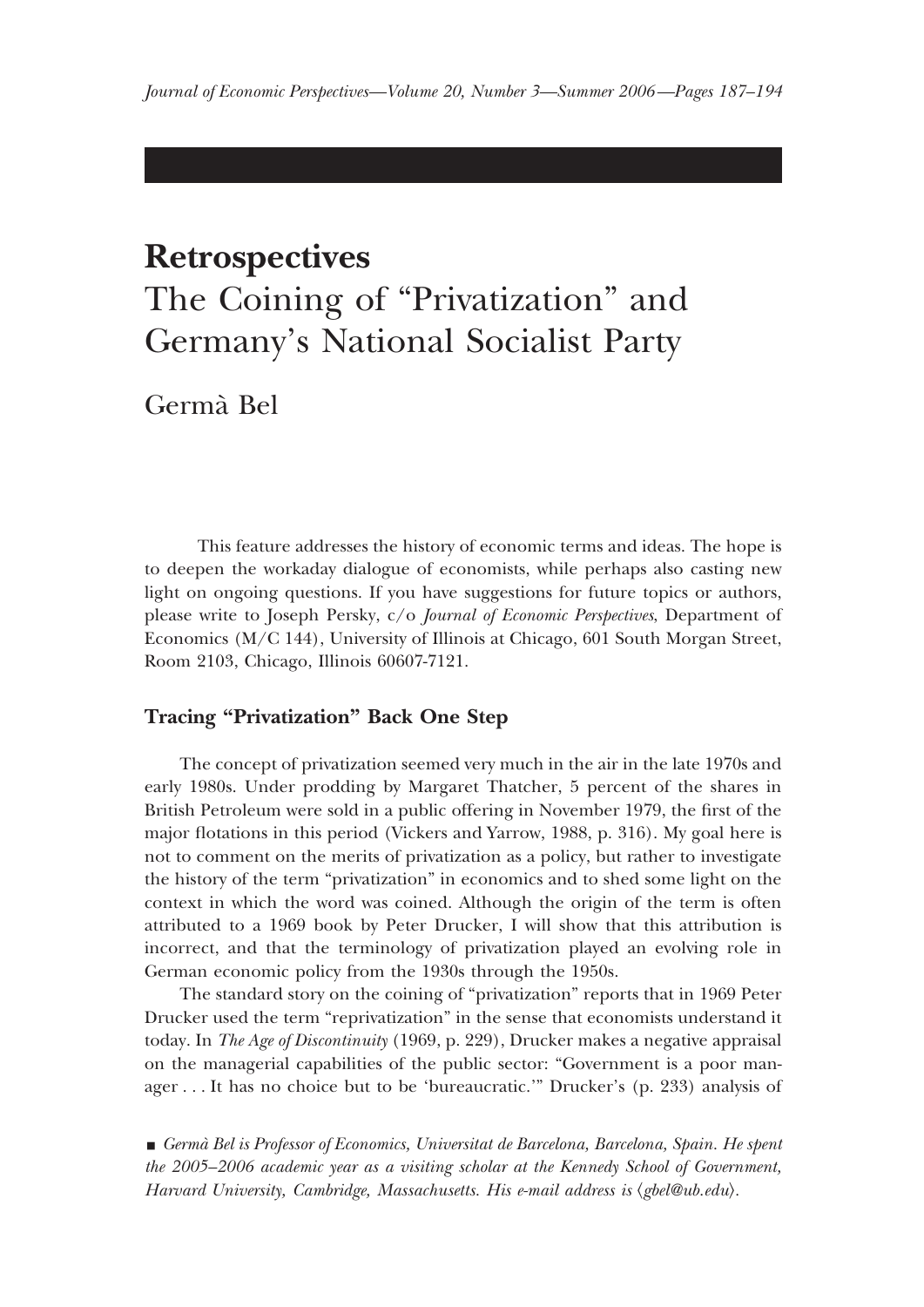how government works leads him to what he takes as "the main lesson of the last fifty years: the government is not a doer." Thus, Drucker (p. 234) proposed adopting a "systematic policy of using the other, the nongovernmental institutions of the society of organizations, for the actual 'doing,' i.e., for performance, operations, execution. Such a policy might be called 'reprivatization.'" Drucker referred to "reprivatization" because he proposed giving back to the private sector executive responsibilities that had been private before the public sector took them over through nationalization and municipalization starting in the last decades of the nineteenth century.

This derivation of "privatization" is commonplace in books on privatization and contracting-out published after 1987 in the United States. Savas (1987, p. 12) makes this derivation. In Donahue's (1989, p. 4) book *The Privatization Decision: Public Ends, Private Means*, which is recognized as having a substantial international impact on the literature, Drucker receives credit again. Recent books also reiterate the story, including Hodge (2000, p. 13), Savas (2000, p. 15), Johnson and Walzer (2000, p. 3), Greene (2002, p. 27), Megginson and Netter (2003, p. 31), and Megginson (2005, p. 15).

However, this story is wrong. The terms "privatize" and "reprivatize" appear in the 1961 edition of *Webster's Third New International Dictionary of the English Language Unabridged*. "Privatization" was defined (p. 1,805) as "to alter the status of (a business or industry) from public to private control or ownership." "Re-privatization" was defined (p. 1,927) as "the act or action of privatizing again: restoration to private ownership or control (as after nationalization)." Similar dictionary definitions are now widely accepted (for instance, *Oxford Dictionary of English*, 2003, p. 1,401; *New Oxford American Dictionary,* 2005, p. 1,349).

The *Oxford English Dictionary* (second edition, 1989, volume XII, p. 521) suggests that the earliest written record of the word "privatization" in English occurred in 1959. On July 28, the British newspaper *News Chronicle* reported: "Erhard selected the rich Preussag mining concern for his first experiment in privatisation." Ludwig Erhard was at that time Vice-Chancellor and Minister for Economic Affairs of the German Federal Republic. However, the compilations of Erhard's writings and speeches around this time do not include the word "privatization" (Erhard, 1958, 1963). The OED (volume XIII, p. 666) also suggests that "reprivatize" was used in 1959. The April 4, 1959, issue of *The Economist* gave information about the first sale of state-owned shares of the Preussische Bergwerks -und Hütten AG, commenting: "A whole series of political and legal hurdles will have to be taken before the way is clear to denationalize, or reprivatise, in earnest" (CXCI, 6032, p. 53).<sup>1</sup>

Several other dictionaries state that "privatize" and "reprivatize" originated in the late 1940s. For example, the 1987 *Random House Dictionary of the English Language* suggests 1945–50 as the date of origin for "privatize" (p. 1541) and also for "reprivatize" (p. 1635). The 1983 *Webster's Ninth New Collegiate Dictionary* (p. 936)

<sup>1</sup> *The Oxford English Dictionary* states that "reprivatize" appeared in *Webster's* in 1950. But *Webster's New International Dictionary of the English Language, Second Edition, Unabridged* published in 1950 does not include "reprivatize" in page 2,115, where it would be expected to appear.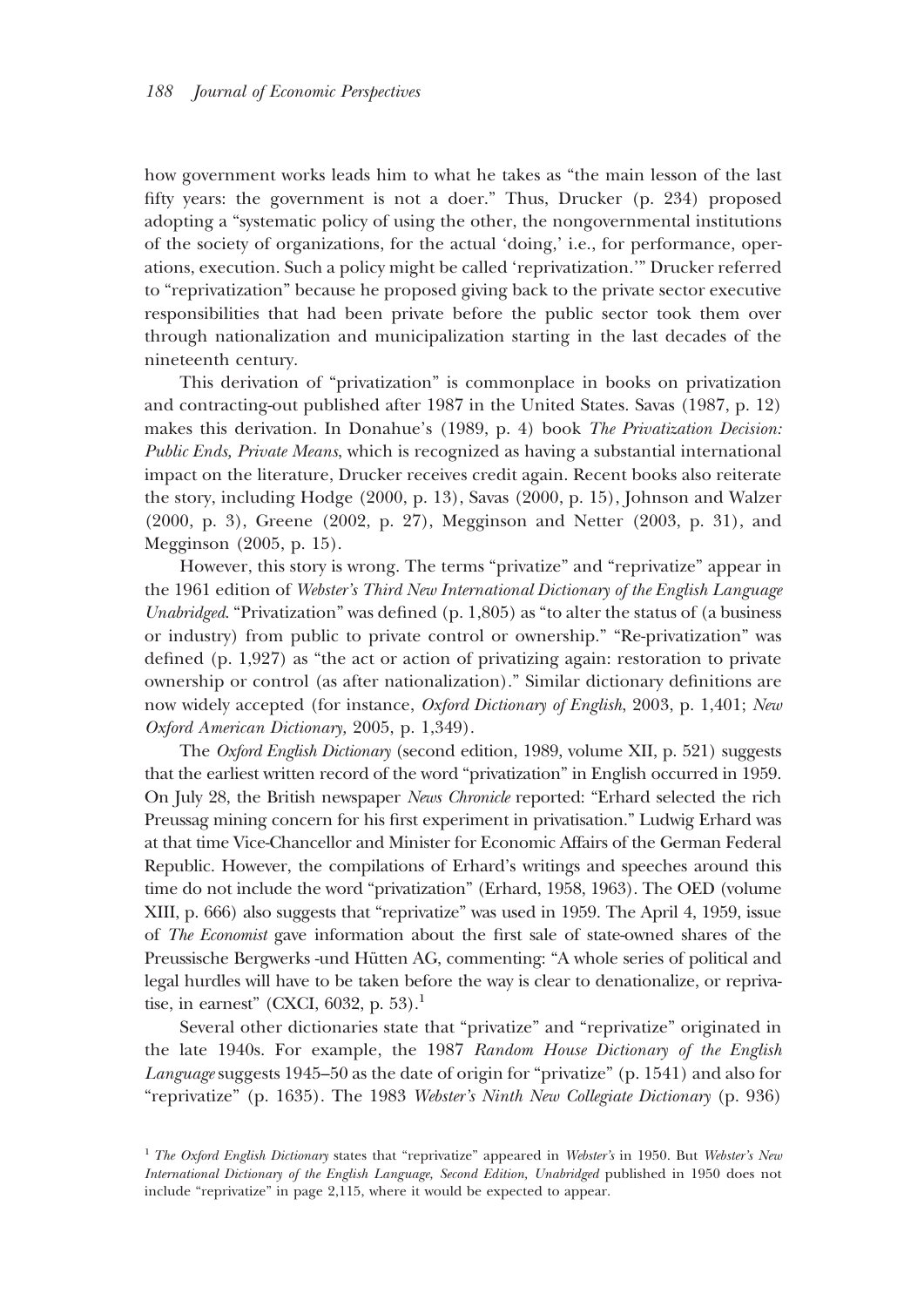gives 1948 for the first use of "reprivatize." However, in the next sections I will document the word "privatization" in works published in the 1930s and early 1940s on German economic policy, and its recurrence in the 1950s and 1960s.<sup>2</sup>

Why has a misattribution occurred? Undoubtedly, Peter Drucker's work has had a strong impact on the literature, and his *Age of Discontinuity* has been widely disseminated. Daniel Yergin and Joseph Stanislaw (1998, p. 114) explain that a young British conservative politician, David Howell, was charged in the late 1960s with working out a plan to reduce the state sector in Britain. He learned the word "privatization" from Drucker's work, and used it in a 1969 pamphlet, "A New Style of Government."<sup>3</sup>

#### **"Privatization" in the Analysis of Nazi Economic Policy**

In the late 1930s and the early 1940s, a number of academic works were devoted to the analysis of economic policy in Germany under the rule of the National Socialist Party. One major work was Maxine Yaple Sweezy's (1941) *The Structure of the Nazi Economy.* Sweezy stated that industrialists supported Hitler's accession to power and his economic policies: "In return for business assistance, the Nazis hastened to give evidence of their good will by restoring to private capitalism a number of monopolies held or controlled by the state" (p. 27). This policy implied a large-scale program by which "the government transferred ownership to private hands" (p. 28). One of the main objectives for this policy was to stimulate the propensity to save, since a war economy required low levels of private consumption. High levels of savings were thought to depend on inequality of income, which would be increased by inequality of wealth. This, according to Sweezy (p. 28), "was thus secured by 'reprivatization'. . . . The practical significance of the transference of government enterprises into private hands was thus that the capitalist class continued to serve as a vessel for the accumulation of income. Profit-making and the return of property to private hands, moreover, have assisted the consolidation of Nazi party power." Sweezy (p. 30) again uses the concept when giving concrete examples of transference of government ownership to private hands: "The United Steel Trust is an outstanding example of 'reprivatization.'" This may be the first use

<sup>&</sup>lt;sup>2</sup> The standard story appears to be wrong in another way, too. Many of these sources that cite Peter Drucker (1969) as the source of "privativation" also agree that the first use of "privatization" in the strict sense occurs in Robert Poole's (1976) work *Cut Local Taxes Without Reducing Essential Services,* published by the Reason Foundation. However, in a Cornell University working paper in 1970, William Drucker (1970, pp. 20–22) refers to the term "reprivatization" from Peter Drucker, introduces the term "privatization," and makes its the meaning clear (p. 35): "As a system for providing health services, privatization, as has been discussed, appears to be at the opposite end of the spectrum from total government ownership and delivery of health services." (No direct family relationship appears to exist between Peter Drucker and William Drucker.)

<sup>3</sup> There was also a growing U.S. literature on contracting out government services to the private sector in the 1970s. This literature often focused on organizational and management issues. Peter Drucker did apply the concept of reprivatization in a way similar to that of contracting-out. This was not the first time that "privatization" was used in a way similar to "contracting-out"; see the discussion below of Caldwell (1953, p. 504). But it suggests another possible connection that would help explain why Drucker's work has been taken as the origin of the "privatization" terminology.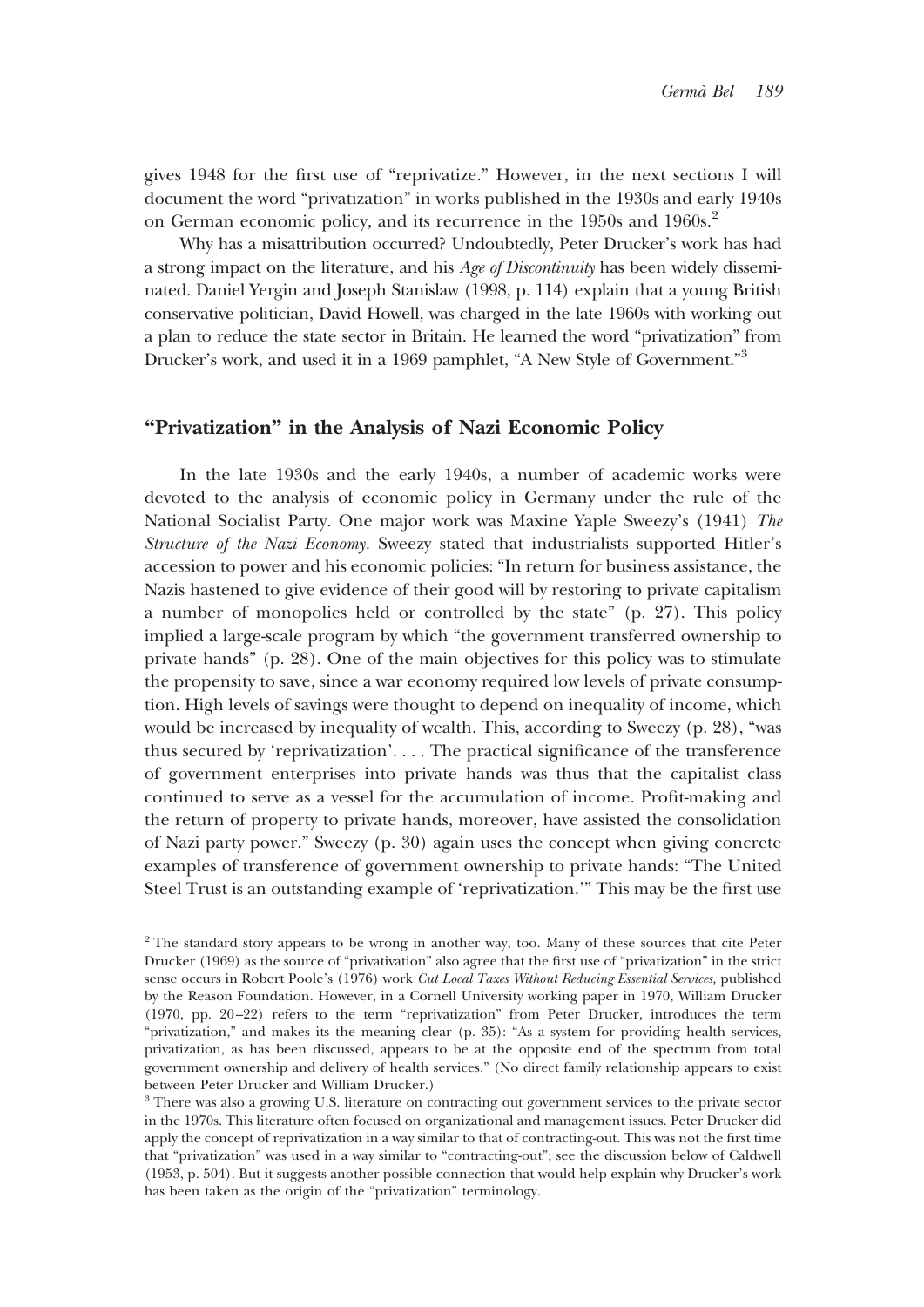of the term "reprivatization" in the academic literature in English, at least within the domain of the social sciences.<sup>4</sup>

Hans Wolfgang Singer used the term in "The German War Economy—VII," published in the *Economic Journal* in 1942.<sup>5</sup> Singer (1942, p. 377) reported the claims by German officials that the new policy was to "produce more and organize less" and "in pursuance of 're-privatisation' factories and machine tools which were previously only leased to private business-men are now to be sold to them."

In 1943, Sidney Merlin published "Trends in German Economic Control Since 1933," in the *Quarterly Journal of Economics*. Merlin agrees that Germany's National Socialist Party was looking not only for business support, but also for increased Nazi control over the economy (p. 207): "The party, moreover, facilitates the accumulation of private fortunes and industrial empires by its foremost members and collaborators through 'privatization' and other measures, thereby intensifying centralization of economic affairs and government in an increasingly narrow group that may for all practical purposes be termed the national socialist elite." Merlin was aware of Sweezy's work, but instead of "reprivatization" he used the word "privatization," which may be the first time this term is used in the social science literature in English.

It is difficult to be certain why the terms of "privatization" and "reprivatization" emerged from the discussion of German economic policy in the 1930s and 1940s. In February 1934, in a newspaper article in the *Der Deutsche Volkswirt* called "Zur Neugestaltung des deutschen Nahverkehrs" ("On the New Organization of the German Urban Transportation"; all translations are the author's), the German word "*Reprivatisierung*" appears, which translates as "reprivatization." In that article, Heinz Marschner (1934, p. 587) wrote: "The following essay makes an interesting proposal: the reprivatization of urban transportation, which after the period of inflation came under public control, especially in the hands of local governments." This text comments on the German National Socialist (Nazi) government's position that the ownership of urban transportation should be returned to the private sector. Several months later, Hans Baumgarten (1934) used "*Reprivatisierung*" in his article on banking policy in Germany (p. 1645): "Once there have been established the crucial factors that must be met in order to proceed with future reprivatization and future distribution of dividends, it has to be added that, after all, reprivatization also depends on the possibility itself of distributing dividends." *Der Deustche Volkswirt*

<sup>4</sup> Sweezy's book is built on her Ph.D. Dissertation (Sweezy, 1939a). Some parts of this research had resulted in journal articles published previously (Sweezy, 1939b, 1940). None of them included the term "privatization." Gustav Stolper (1940) dedicated one part of his *German Economy 1870–1940* to the Nazi period and used the term "reprivatizing" (p. 207), referring to the return of banks to private ownership in the middle 1930s. Outside the social sciences, some earlier examples of "privatization" exist. For example, Cooper (1937, p. 579) uses precisely this term to refer to the private appropriation of administrative offices when analyzing the policy implications of the Logan bill. However, the Logan bill related to legal implications of a proposed U.S. administrative court, and the meaning is rather different from the modern idea of privatization in the social sciences.

<sup>5</sup> This article was part of "The German War Economy, I-XII," a series of twelve articles in consecutive issues of the *Economic Journal*, vols. 50–54, December 1940 to June–September 1944. Actually, the four first articles had the title "The German War Economy in the Light of German Economic Periodicals." It is in the fifth article that the numbered title "The German War Economy" began to be used.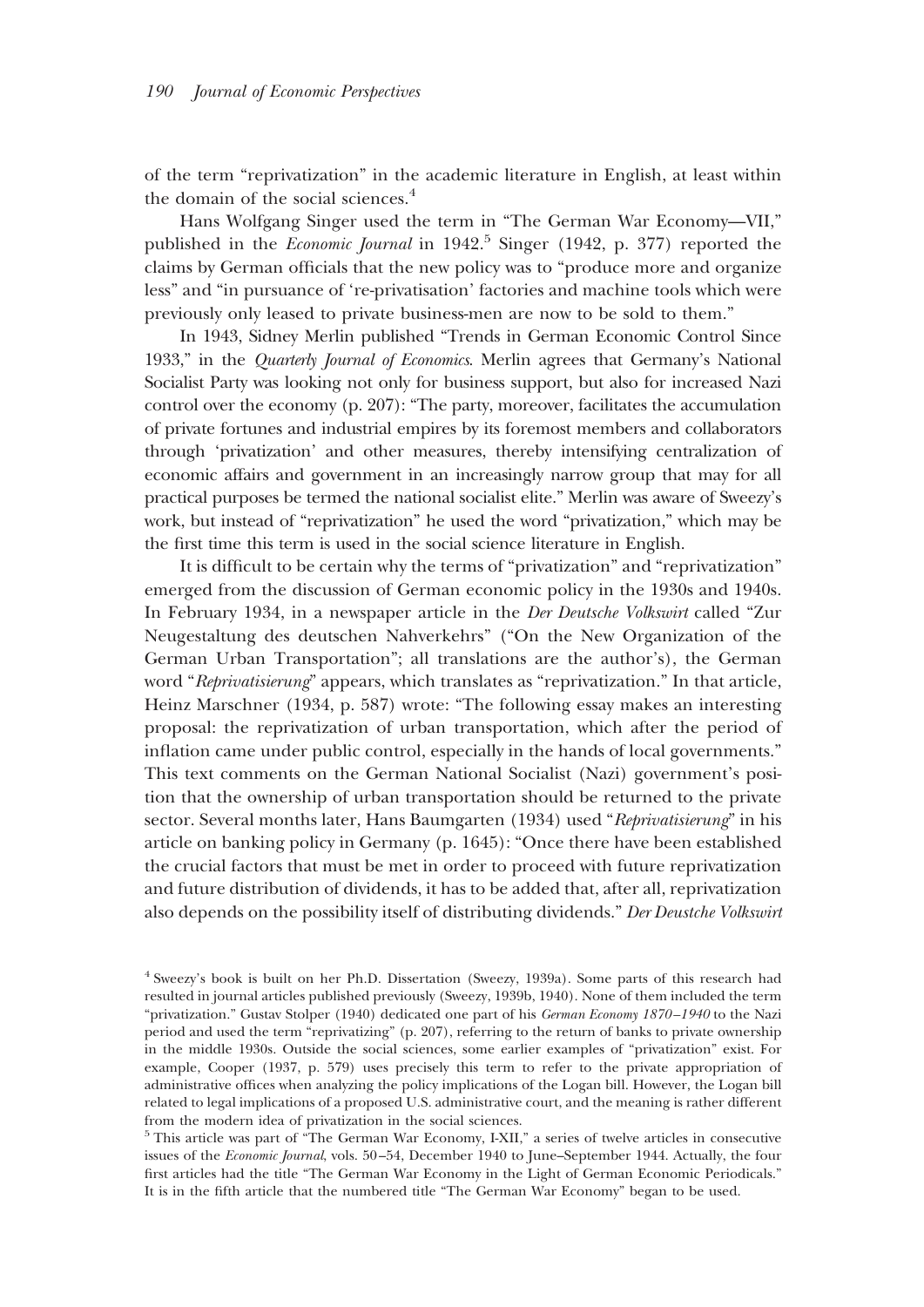devoted its editorial page to *Umschau: Reprivatisierung* ("Survey: Reprivatization") in the issue published in April 9, 1936 (volume 10, number 28). The German government had sold shares of public enterprises to private buyers during the previous weeks, and this editorial discussed expectations those sales had created among interested parties about the likelihood of a wider scale privatization policy. The editorial page of *Der Deutsche Volkswirt* was considered at that time to be a press organ for Hjalmar Schacht, who Adolf Hitler had earlier appointed head of the Reichsbank and then appointed Minister of Economy.

The correspondent of *The Economist* in Germany in his column of April 18, 1936 (CXXIII, 4834, p. 127) commented on the editorial page article in *Der Deutsche Volkswirt*: "The question of the sale by the Reich of industrial and bank participations, acquired since the 1931 crisis, is discussed in Dr. Schacht's press organ." This issue of *The Economist* did not include the word "reprivatization." But several months later, the following sentence appeared in the August 1, 1936, number of *The Economist* (CXXIV, 4849, p. 220): "'Re-privatisation,' as it is called, has, however, been under way in the cases of all three banks. Some 40 per cent of the G.D. Bank's holding of Deutsche-Disconto shares had passed back into private hands by the end of 1935. The new advance of bank shares to above par ought to smooth the way for complete 're-privatisation.'" This may well be the first recorded use of the term "reprivatization" in the English language. Later, in *The Economist*, the April 3, 1937, issue (CXXVII, 4884, p. 16), the correspondent in Germany wrote: "The Deutsche-Disconto Bank announces that it is now fully 'reprivatised.' The D.D. Bank's reprivatisation was in part financed by sale to the Reich of the former Disconto Bank's central offices. The reprivatisation of the Commerz- und Privat Bank is not yet complete. . . . The Finance Ministry's holding has been reprivatised."

Thus, "reprivatization" appears to have come into English on the heels of the invention of the German term "*Reprivatisierung*." This apparently happened in the case of the *The Economist* articles mentioned above. Sweezy used a variety of German journals, periodicals and newspapers (1941, pp. 245–6) and Singer (1942) used only German journals and periodicals as sources. *Der Deutsche Volkswirt* was among these sources, so they too may well have imported the German term into English.

#### **"Privatization" after World War II**

After the end of World War II, the term "privatization" fell out of use for a time. In the mid-1950s, it began to reappear. In a study of administrative reform in Colombia, Lynton Caldwell (1953, p. 504) explained: "The officialization of privately controlled enterprise at the national level has been paralleled by the privatization of certain public services at the municipal level." In his work on the German economic and political scene in the postwar era, Otto Kirchheimer (1954, p. 314) claims: "Privatization is probably the most important single social phenomenon of the post-war German scene." In an analysis of the agrarian reforms in the former Czechoslovakia, Frank Meissner (1955) discusses the scenarios for a future without Communist domination in this country. In such a scenario, Meissner (p. 83) writes: "A 'privatization' of collective farming will, no doubt, become a highly topical issue."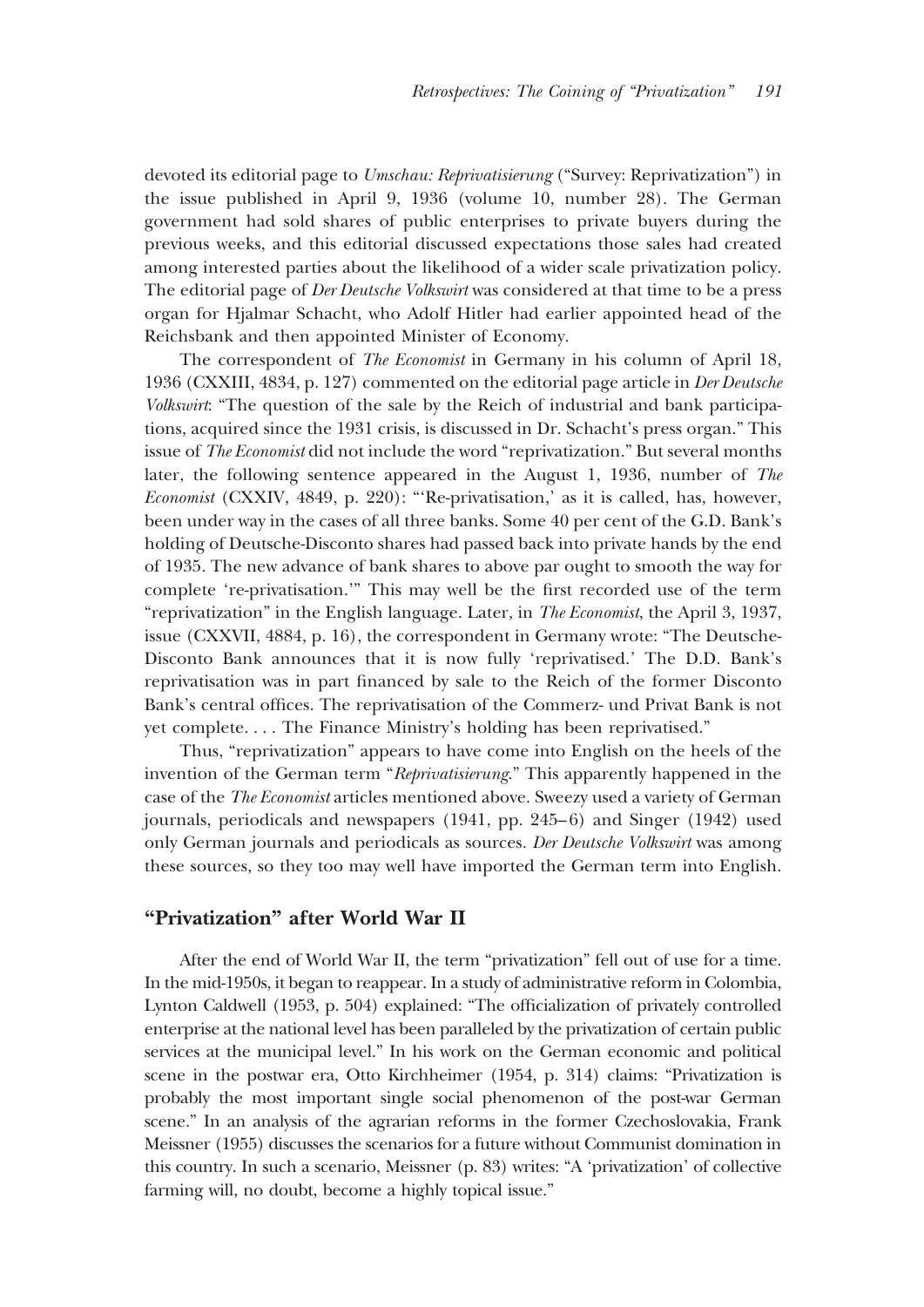By the end of the 1950s, German economic policy again provided the main source of inspiration for using "privatization." In 1958, the German trade union Deutsche Angestellten-Gewerkschaft (DAG) published *Das Eigentum an der Volkswagenwerk: GmbH Privatisierung, Staatsbetrieb oder Stiftung? (Ein Vorschlag der DAG)* that is, *Ownership of Volkswagen: Privatization of Corporations with Limited Liability, Public Enterprise or Foundation? (A Proposal by DAG)*. "*Privatisierung*" appears in the title of this report, which is full of references to the proposed privatization of the automobile firm Volkswagen. The paper makes extensive use of the German word (pp. 1, 3, 13 and 17), and the text shows that this concept was being widely used in Germany at that time: "When it comes to the topic of socioeconomic or sociopolitical reorganization, the public discussion is dominated by some catchwords like 'state-owned enterprise,' 'privatization,' 'reprivatization,' 'socialization,' 'people's share,' or 'joint ownership'" (DAG, 1958, p. 1). Discussions of the Volkswagen situation in English picked up the word as well. In the *Harvard Law Review* in 1966, Detler Vagts analyzes the German policy of corporate reforms and points out (p. 27) that it "has denationalized several major enterprises. . . . The Volkswagen privatization involved some 1,500,000 subscribers, whereas the total number of shareholders in Germany before that time was estimated to be only 500,000 or 600,000." Vagts's use of "privatization" clearly refers to the transference of government ownership to the private sector.

As this quotation shows, Vagts (1966) also used "denationalization" and "privatization" synonymously, which raises a question: why didn't English-speaking authors who were discussing the sale of a government-owned firm to the private sector use the terminology of "denationalize," which was used in Great Britain as far back as 1921 (Oxford English Dictionary, second edition, 1989, volume IV, p. 454)? Indeed, British scholars usually employed the term "denationalization" when analyzing the privatization of the steel and coal in the United Kingdom in the early 1950s (for example, Mackenzie, 1955, p. 145; Barna, 1957, p. 12). However, many German and U.S. scholars during the 1950s and the 1960s used versions of "*privatisierung*" or "privatization," *and* "*reprivatisierung*" or "reprivatization." In fact, in the literature of the 1930s and 1940s, the concept of denationalization focused largely on a literal deprivation of nationality for individuals (Abel, 1942). Not many economic analyses used the word. "Denationalization" may also have sounded too much like ownership was being surrendered to foreigners, while "reprivatization" or "privatization" did not carry such an implication. According to Yergin and Stanislaw (1998, p.114), Margaret Thatcher reached for the term "privatization" because "denationalization had a negative and unappealing connotation," among other reasons. British scholars followed this lead and began to use "privatization" after Thatcher's privatization policies were implemented in the 1980s.

#### **A Final Twist**

The primary modern argument against privatization is that it only enriches and entrenches business and political elites, without benefiting consumers or taxpay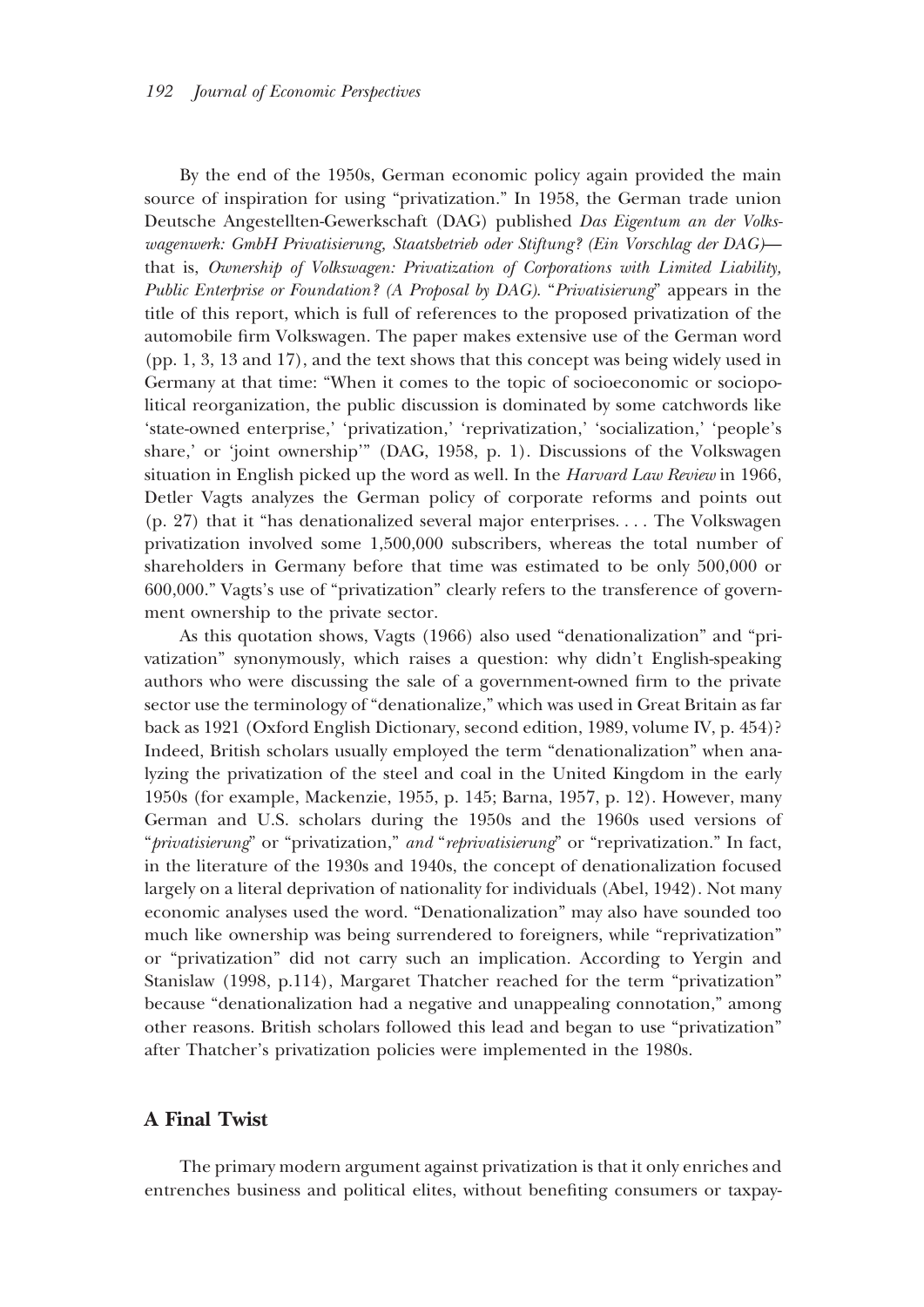ers.6 The discussion here suggests a rich historical irony: these modern arguments against privatization are strikingly similar to the arguments made in favor of privatization in Germany in the 1930s. As Sweezy (1941) and Merlin (1943) explicitly point out, German privatization of the 1930s was intended to benefit the wealthiest sectors and enhance the economic position and political support of the elite. Of course, this historical connection does not prove that privatization is always a sound or an unsound policy, only that the effects of privatization may depend considerably on the political, social and economic contexts. German privatization in the 1930s differed from the privatization of Volkswagen in the 1950s, and both of these situations differ from, say, the British privatizations of the 1980s, the Russian privatizations of the 1990s, or the privatizations across Latin America over the last two decades.

 $6$  For examples of such criticisms of privatization in this journal, in the context of Russia's experience in the 1990s, see Desai (2005, p. 97) and Guriev and Rachinsky (2005, p. 138–139).

**This research received financial help from the Fundación Rafael del Pino, and from the** *Spanish Ministry of Science and Technology under the Project BEC2003-01679. Much of the work on the paper was done while I was Visiting Professor at Cornell University (CIPA) in the 2004–2005 academic year. I have benefited from comments and suggestions by Daniel Albalate, Miguel Almunia, Joan Calzada, Anto´n Costas, John Donahue, Xavier Fageda, James Hines, David Lopez-Rodriguez, Antonio Miralles, John Oakley, Timothy Taylor, Michael Waldman and Mildred Warner. I am thankful to Benedikt Kronberger, Georgios Markopoulos and Margarita Rubio for their help in translating from German. I am fully responsible for remaining errors.*

#### **References**

**Abel, Paul.** 1942. "Denationalization." *Modern Law Review.* December, 6:1/2, pp. 57–68.

**Barna, Tibor.** 1957. "The Replacement Cost of Fixed Assets in British Manufacturing Industries in 1955." *Journal of the Royal Statistical Society.* Series A (General), 120:1, pp. 1–47.

**Baumgarten, Hans.** 1934. "Widerschein der Bankbilanzen." *Der Deutsche Volkswirt.* June 15, 10:35, pp. 1642–645.

**Caldwell, Lynton K.** 1953. "Technical Assistance and Administrative Reform in Colombia." *American Political Science Review.* June, 47:2, pp. 494–510.

**Cooper, Robert M.** 1937. "The Proposed United States Administrative Court: Part II: Considerations of Policy." *Michigan Law Review.* February, 35:4, pp. 565–96.

**Desai, Padma.** 2005. "Russian Retrospectives

on Reforms from Yeltsin to Putin." *Journal of Economic Perspectives.* Winter, 19:1, pp. 87–106.

**Deutsche Angestellten-Gewerkschaft (DAG).** 1958. *Das Eigentum an der Volkswagenwerk: GmbHPrivatisierung, Staatsbetrieb oder Stiftung? (Ein Vorschlag der DAG).* Hamburg: Deutsche Angestellten-Gewerkschaft.

**Donahue, John D.** 1989. *The Privatization Decision: Public Ends, Private Means.* New York: Basic Books.

**Drucker, Peter F.** 1969. *The Age of Discontinuity.* New York: Harper & Row.

**Drucker, William.** 1970. *An Examination of the Possibilities for Privatization of Health Services.* Working Papers in Comprehensive Health Planning (WP-8). Ithaca: Center for Housing and Environmental Studies, Division of Urban Studies, Cornell University.